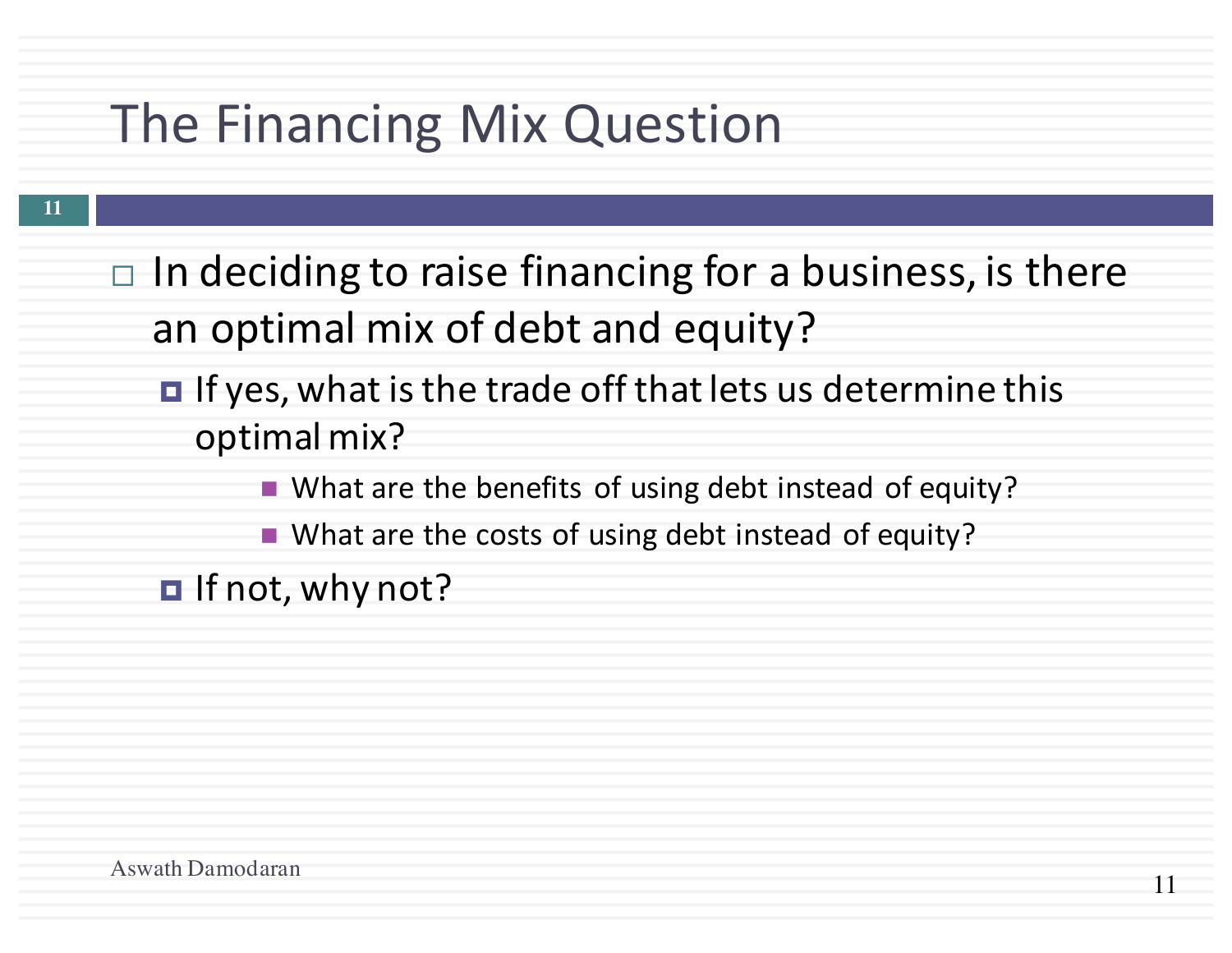## The Illusory Benefits of Debt

- $\Box$  At first sight, the benefit of debt seems obvious. The cost of debt is lower than the cost of equity.
	- $\Box$  That benefit is an illusion, though, because debt is cheaper than equity for a simple reason. The lender gets both first claim on the cash flows and a contractually pre-set cash flow. The equity investor is last in line and has to demand a higher rate of return than the lender does.
	- $\Box$  By borrowing money at a lower rate, you are not making a business more valuable, but just moving the risk around.

**12**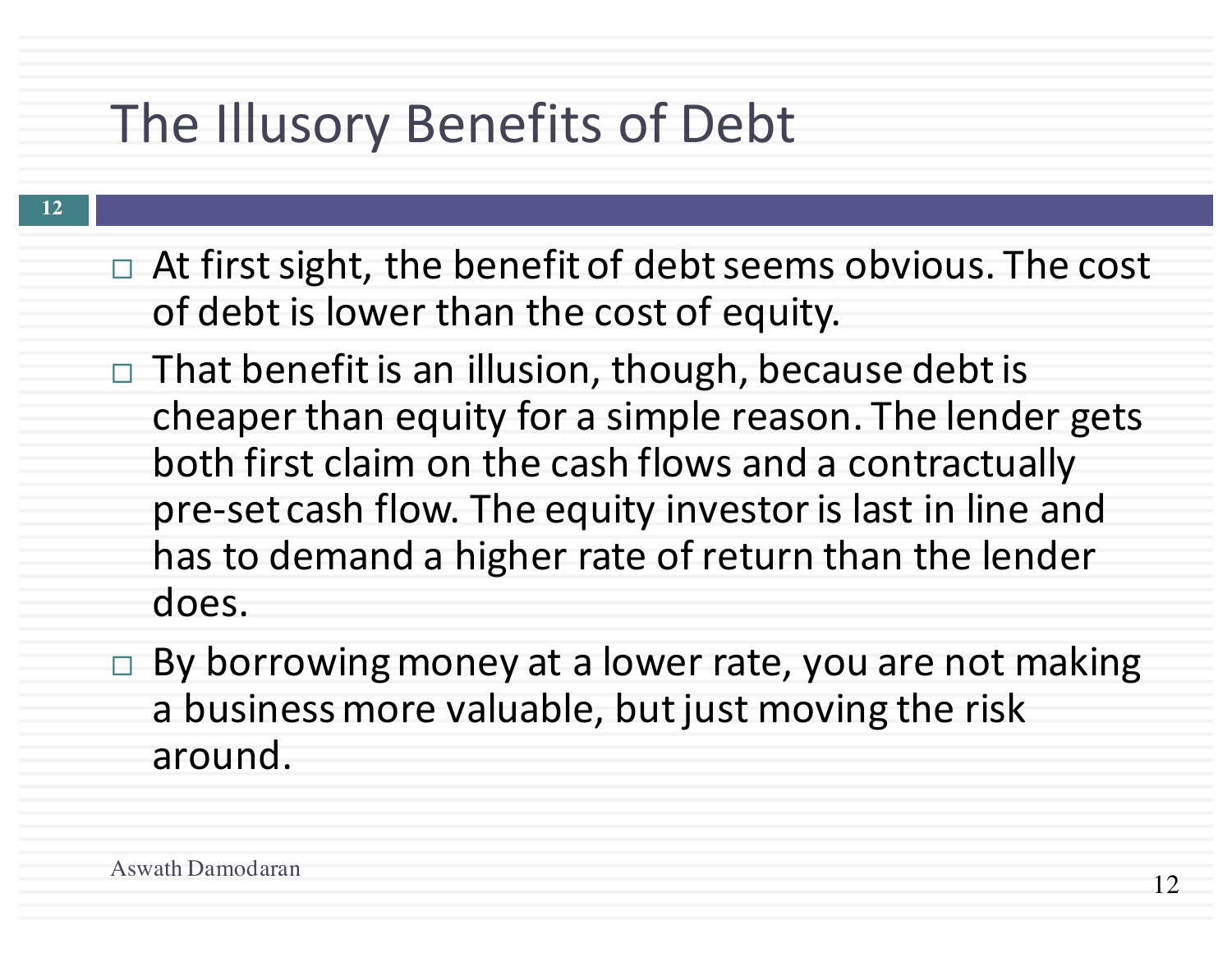## Costs and Benefits of Debt

#### □ Benefits of Debt

- *Tax Benefits*: The tax code is tilted in favor of debt, with interest payments being tax deductible in most parts of the world, while cash flows to equity are not.
- **□** *Adds discipline to management*: When managers are sloppy in their project choices, borrowing money may make them less so.

### □ Costs of Debt

- *Bankruptcy Costs*: Borrowing money will increase your expected probability and cost of bankruptcy.
- *Agency Costs*: What's good for stockholders is not always what's good for lenders and that creates friction and costs.
- Loss of Future Flexibility: Using up debt capacity today will mean that you will not be able to draw on it in the future.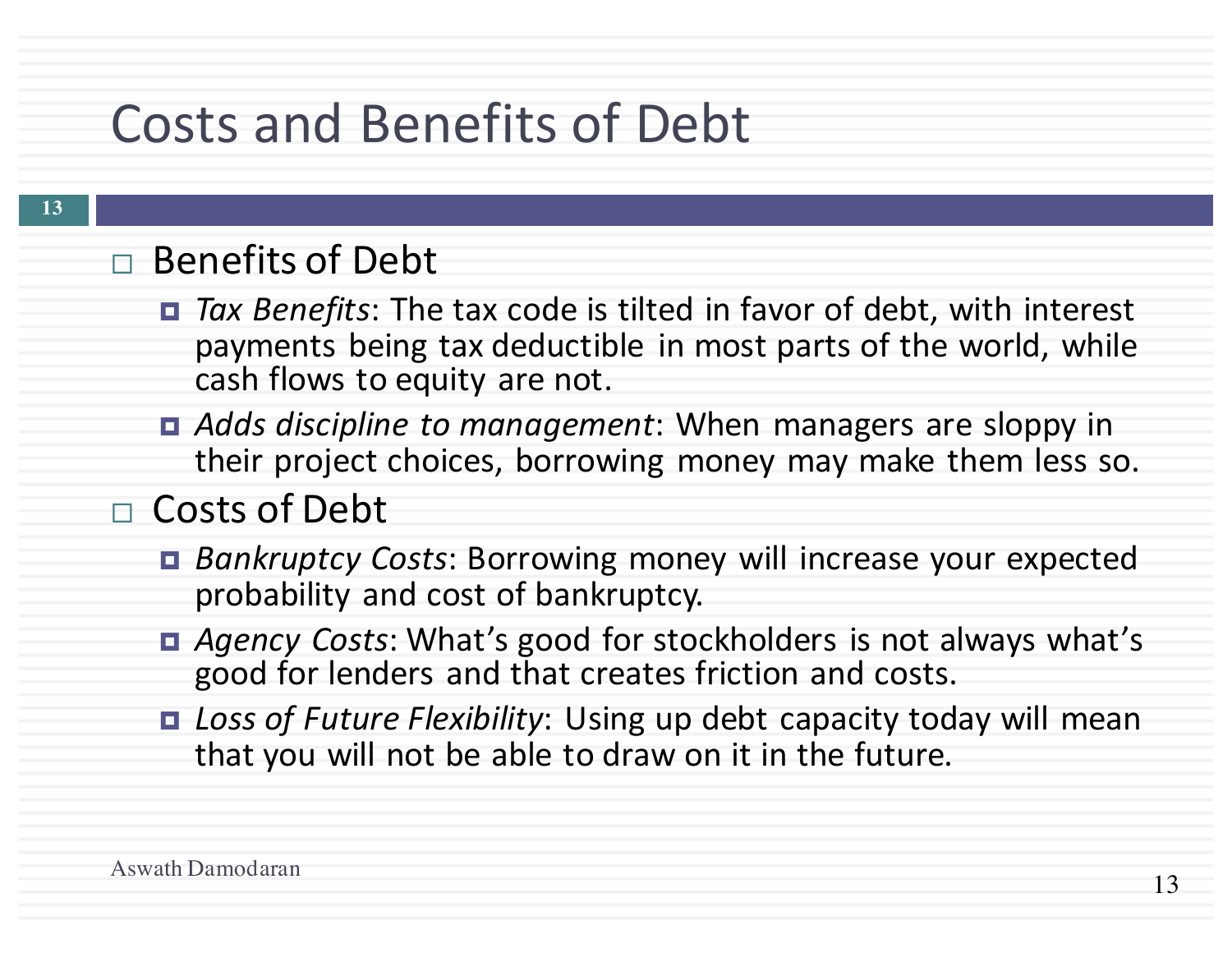### Tax Benefits of Debt

#### **14**

- $\Box$  When you borrow money, you are allowed to deduct interest expenses from your income to arrive at taxable income. This reduces your taxes. When you use equity, you are not allowed to deduct payments to equity (such as dividends) to arrive at taxable income.
- $\Box$  The dollar tax benefit from the interest payment in any year is a function of your tax rate and the interest payment:

■ Tax benefit each year = Tax Rate  $*$  Interest Payment

The caveat is that you need to have the income to cover interest payments to get this tax benefit.

□ Proposition 1: Other things being equal, the higher the *marginal tax rate of a business, the more debt it will have in its capital structure.*